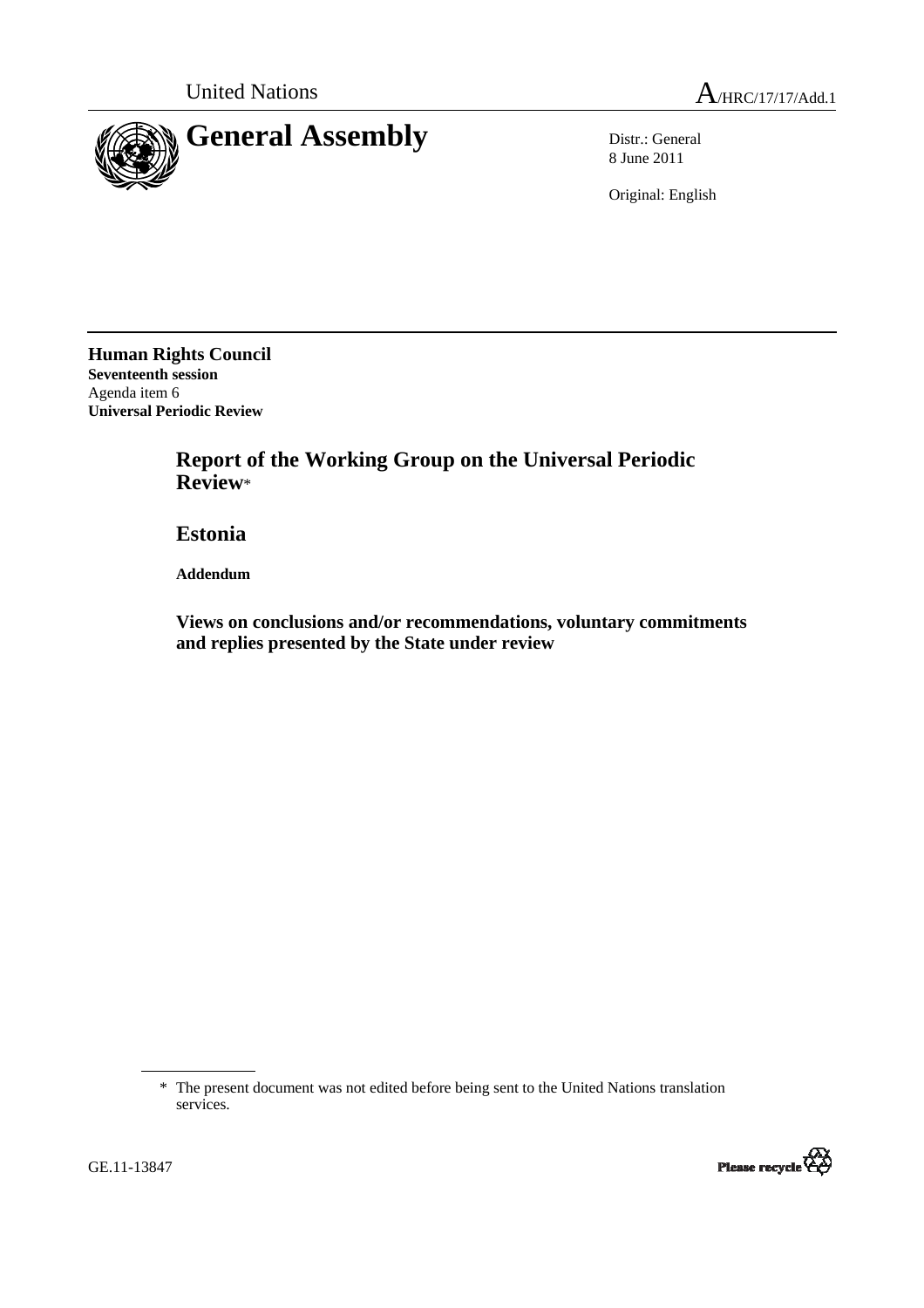1. Estonia welcomes the interactive dialogue and the recommendations made in the course of its Universal Periodic Review on 2 February 2011. Estonia received altogether 124 recommendationGeneral7 Junes from 37 states. From 124 recommendations Estonia promptly supported 88 (recommendations No. 77.1–77.88 of the Report of the Working Group on the Universal Periodic Review on Estonia), of which 8 had already been implemented and 1 was being in the process of being implemented (see: recommendation No. 78). Estonia rejected 20 recommendations (recommendations No. 80.1–80.20) and 16 recommendations were left to further consideration (recommendations No. 79.1–79.16).

2. Estonia herewith presents its views regarding the recommendations that were left upon further examination by Estonia after the review, and would kindly ask to include the following responses as an addendum to the Working Group report.

### **Recommendations No. 79.1–79.6**

3. Estonia **accepts** the recommendation for the signing and ratification of the International Convention for the Protection of All Persons from Enforced Disappearance (CED), and is pleased to inform that the preparations for accession are underway.

4. Estonia **tentatively accepts** the recommendation for ratification of the Optional Protocol to the Convention on the Elimination of All Forms of Discrimination against Women (OP-CEDAW), and is pleased to announce that it has started the analysis of the domestic legislation with a view to the ratification of the Optional Protocol.

5. Estonia at this stage, **cannot give a definite answer** to the recommendation to sign and ratify the Optional Protocol to the International Covenant on Economic, Social and Cultural Rights (OP-ICESCR).

6. Estonia notes that it is committed to ratifying already this year the Convention of the Rights of Persons with Disabilities (CRPD). However, at this stage, **no definitive answer can be given** regarding the recommendation to sign and ratify the Optional Protocol to the Convention of the Rights of Persons with Disabilities (OP-CPRD).

7. Estonia regrets that, at current stage, it **cannot give a definitive answer** regarding the recommendation to recognise the competence of the Committee against Torture (CAT), as the analysis in Estonia is still underway. Estonia will report to the Committee on the implementation of the Convention against Torture later this year.

### **Recommendations No. 79.7–79.9**

8. Estonia regrets that, at this point, it **cannot give a definitive answer** regarding recommendations to obtain accreditation for a national human rights institution (NHRI) that complies with the Paris Principles from the International Coordinating Committee. Estonia is of the opinion that although no institution in Estonia is currently accredited or in the process of accreditation as an NHRI, the institution of the Chancellor of Justice already fulfils this role being in compliance with the Paris Principles. The Chancellor of Justice also acts in the role of the national preventive mechanism provided for in the OP-CAT since 2007 and as the children's ombudsman since 2011.

#### **Recommendation No. 79.10**

9. Estonia **accepts** the recommendation to expedite action to establish the Gender Equality Council. Estonia is glad to state that it is going to put the issue on the national agenda this year.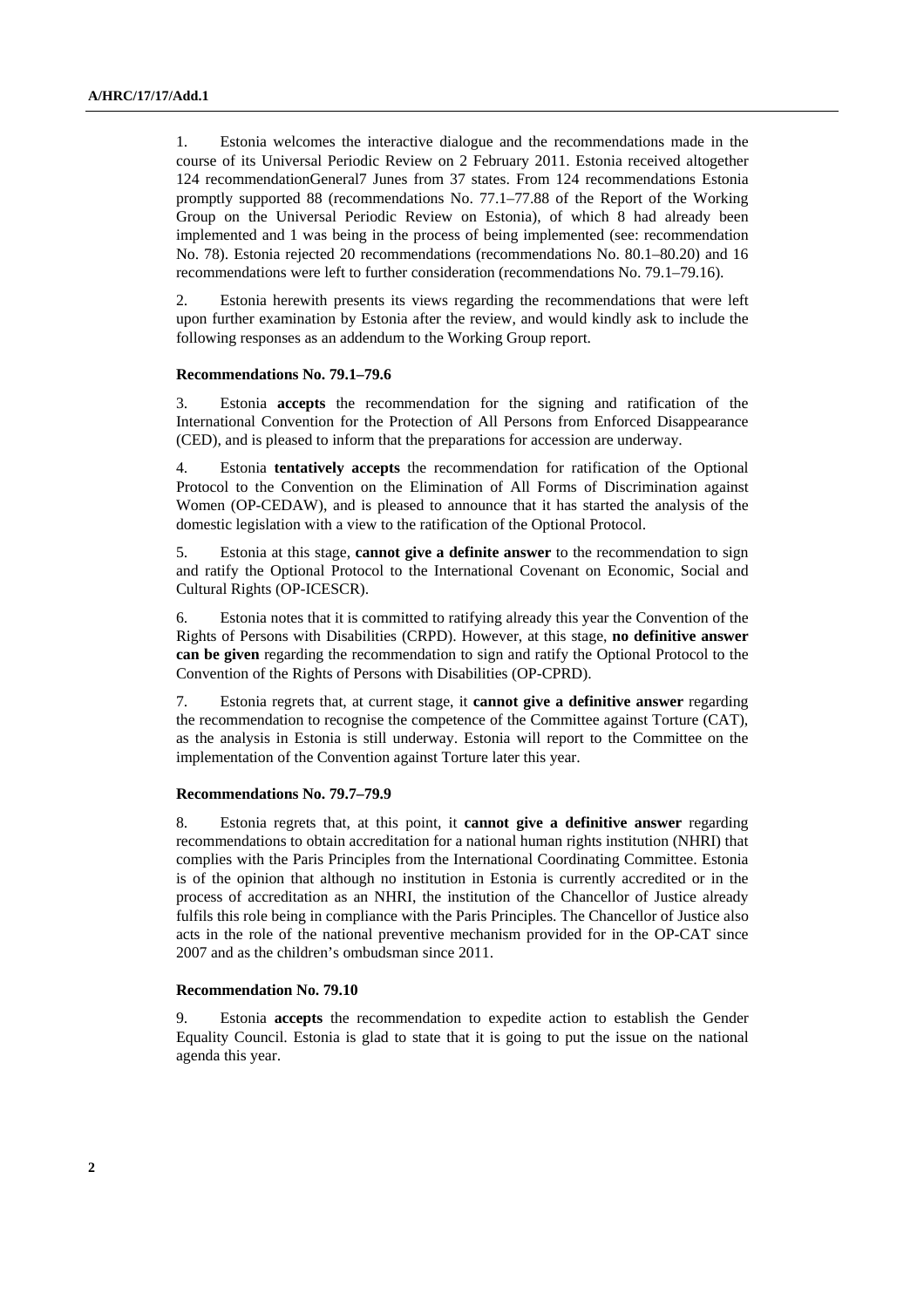#### **Recommendation No. 79.11**

10. Estonia **tentatively accepts** recommendations made to increase the resources allocated to the Commissioner for Gender Equality and Equal Treatment. Estonia is able to state that efforts have been made to find additional funding to the Commissioner up to the year 2015. However, the actual allocation of resources depends on ongoing budget negotiations and approval.

### **Recommendation No. 79.12**

11. Estonia **accepts** the recommendation to speed up the process to adopt the Development Plan for Children and Families 2011-2020. Estonia informs that the adoption of the Development Plan has been included in the work of the Ministry of Social Affairs.

## **Recommendation No. 79.13**

12. Estonia, at this moment, **cannot give a definitive answer** to the recommendation to develop policy instruments based on the Yogykarta Principles to combat discrimination against sexual minorities.

#### **Recommendation No. 79.14**

13. Estonia is currently **not able to fully endorse** the recommendation to pay special attention to acts of violence against homosexuals. Estonia is committed to taking measures to enhance the level of public awareness and protection of the rights of lesbian, gay, bisexual and transgender persons. Estonia pays attention and condemns all forms of violence, and has in place the respective legislative and policy instruments. The awareness raising activities with regards to tolerance towards LGBT community are carried out in cooperation with Human Rights Centre campaign Diversity Enriches.

### **Recommendation No. 79.15**

14. Estonia **cannot fully accept** the recommendation to adopt a National Action Plan as well as a specific law to combat the sale of children, child prostitution and child pornography. Estonia is of the opinion that it is not strictly necessary to adopt a specific law, as the current Penal Code already includes all the mentioned acts as punishable pursuant to criminal procedure: namely provisions on sale or purchase of children, child stealing, disposing minors to engage in prostitution, aiding prostitution involving minors, use of minors in manufacture of pornographic works and manufacture of works involving child pornography or making child pornography available. Further, offences against sexual self-determination of children are criminalised in Estonia. Also, Estonia already possesses national instruments dealing with crimes against children. Fight against crimes against children is a priority issue in the national Guidelines for Development of Criminal Policy until 2018. This is a framework document approved by a decision of the Parliament. It includes long term goals which the ministries and other authorities have to follow in their decision-making. Further, in April 2010 the Estonian government approved the Development Plan for Reducing Violence for years 2010–2014. One of the aims of this plan is the reduction and prevention of violent crimes committed against children including sexual crimes. This development plan holds a holistic approach to fighting various forms of violence – it also includes the objectives to fight and prevent human trafficking and domestic violence.

15. As to **other recommendations** made during the interactive dialogue, regarding the protection of children (esp. recommendations No. 77.24 and 77.27) Estonia would like to note that the functions of the children's ombudsman have been integrated with the existing institution of the Chancellor of Justice, who also operates as an ombudsperson. Although